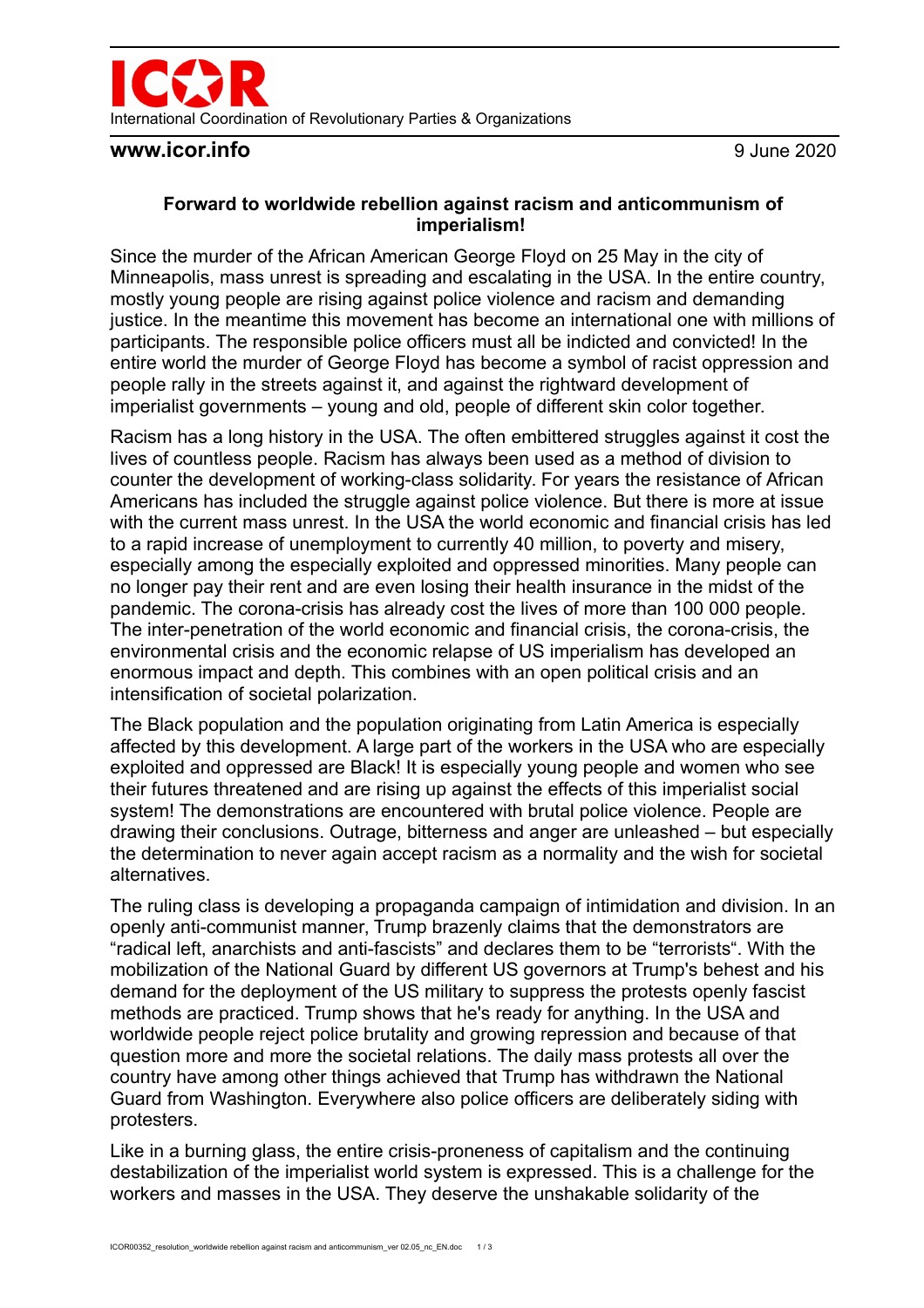revolutionaries and masses of the entire world! The turmoil in the USA, in connection with the struggles being led worldwide, has the potential for a revolutionary movement for societal change. The strengthening of the revolutionary forces is of great importance! The ICOR will do everything to anchor genuine socialism as an alternative to the rotten imperialist system.

# **Organize solidarity with the struggling masses!**

# **Long live international solidarity!**

# **Workers of all countries, unite!**

**Workers of all countries and oppressed peoples, unite!**

Signatories (as of 9 June 2020, further signatories possible):

- 1. ORC Organisation Révolutionnaire du Congo (Revolutionary Organization of Congo), Democratic Republic of the Congo
- 2. UPC-Manidem Union des Populations du Cameroun Manifeste National pour l'Instauration de la Démocratie (Union of Populations of Cameroon - National Manifesto for the Establishment of Democracy), Cameroon
- 3. CPK Communist Party of Kenya, Kenya
- 4. MMLPL Moroccan Marxist-Leninist Proletarian Line
- 5. CPSA (ML) Communist Party of South Africa (Marxist-Leninist)
- 6. PPDS Parti Patriotique Démocratique Socialiste (Patriotic Democratic Socialist Party), Tunisia
- 7. CPB Communist Party of Bangladesh
- 8. PCC CPI (ML) Provisional Central Committee Communist Party of India (Marxist-Leninist)
- 9. Ranjbaran Hezb-e Ranjbaran-e Iran (Proletarian Party of Iran)
- 10.БКП Българска Комунистическа Партия (Bulgarian Communist Party)
- 11. PR-ByH Partija Rada ByH (Party of Labor Bosnia and Herzegovina), Bosnia and Herzegovina
- 12.MLPD Marxistisch-Leninistische Partei Deutschlands (Marxist-Leninist Party of Germany)
- 13.UCLyon Unité Communiste Lyon (Communist United Lyon), France
- 14.UPML Union Prolétarienne Marxiste-Léniniste (Marxist-Leninist Proletarian Union), France
- 15.BP (NK-T) Bolşevik Parti (Kuzey Kürdistan-Türkiye) (Bolshevik Party (North Kurdistan-Turkey))
- 16.KOL Kommunistische Organisation Luxemburg (Communist Organization of Luxemburg)
- 17.MIKSZ Magyar Ifjúság Közösségi Szervezete (Organisation of Hungarian Youth Community), Hungary